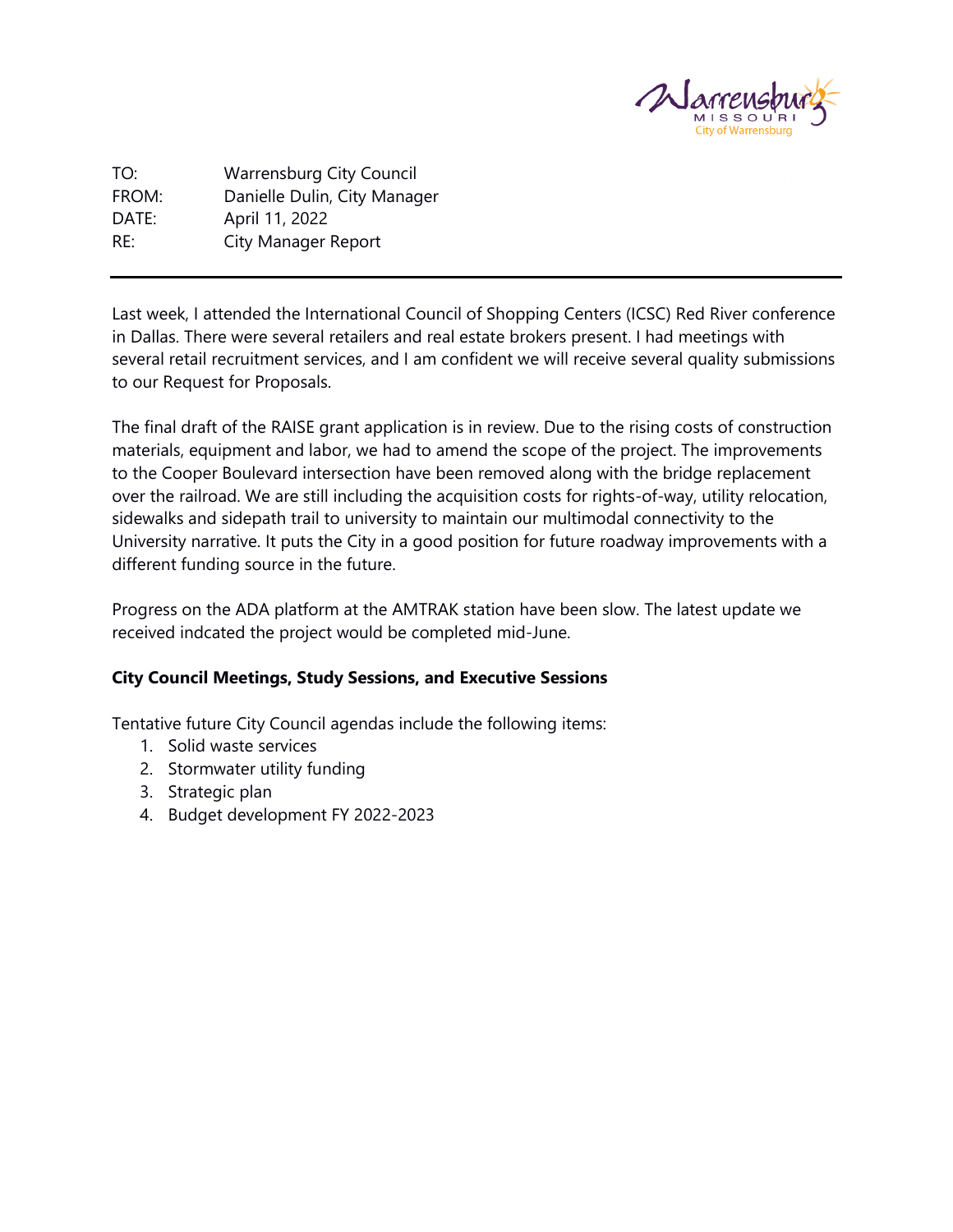

# **MEMO**

- **TO:** Mayor and City Council
- **FROM:** Jodi L. Schneider, City Clerk
- **DATE:** April 11, 2022
- **RE:** Department Notes

These several weeks of my employment have involved training on policies and procedures throughout the City. This training included internal and external policies of social media, municipal code compliance, record retrieval including ordinances, resolutions and contracts.

All of the City staff have been welcoming and wonderful in guiding and onboarding for my first several weeks. Deputy City Clerk Carey West has been exceptionally helpful and knowledgeable in guiding my path through posting agendas, answering citizen questions and website inquiries.

I have been familiarizing myself with Board and Committee members and attending bid openings. I contacted the Secretary of State's Local Records Division and set-up a consultation to go over historical city records, retention and best practices on management. I have reached out to other municipalities for record management templates to develop a strategy for Warrensburg.

I had the pleasure of attending the Warrensburg Chamber of Commerce State of the City breakfast meeting. I enjoyed the presentation and making valued contacts in the community.

I am learning agenda packet preparation and drafted a proclamation for SAAM. I prepared several social media posts for hiring, municipal election voting, Earth Day, and 2022 Brush/Limb Drop-off site.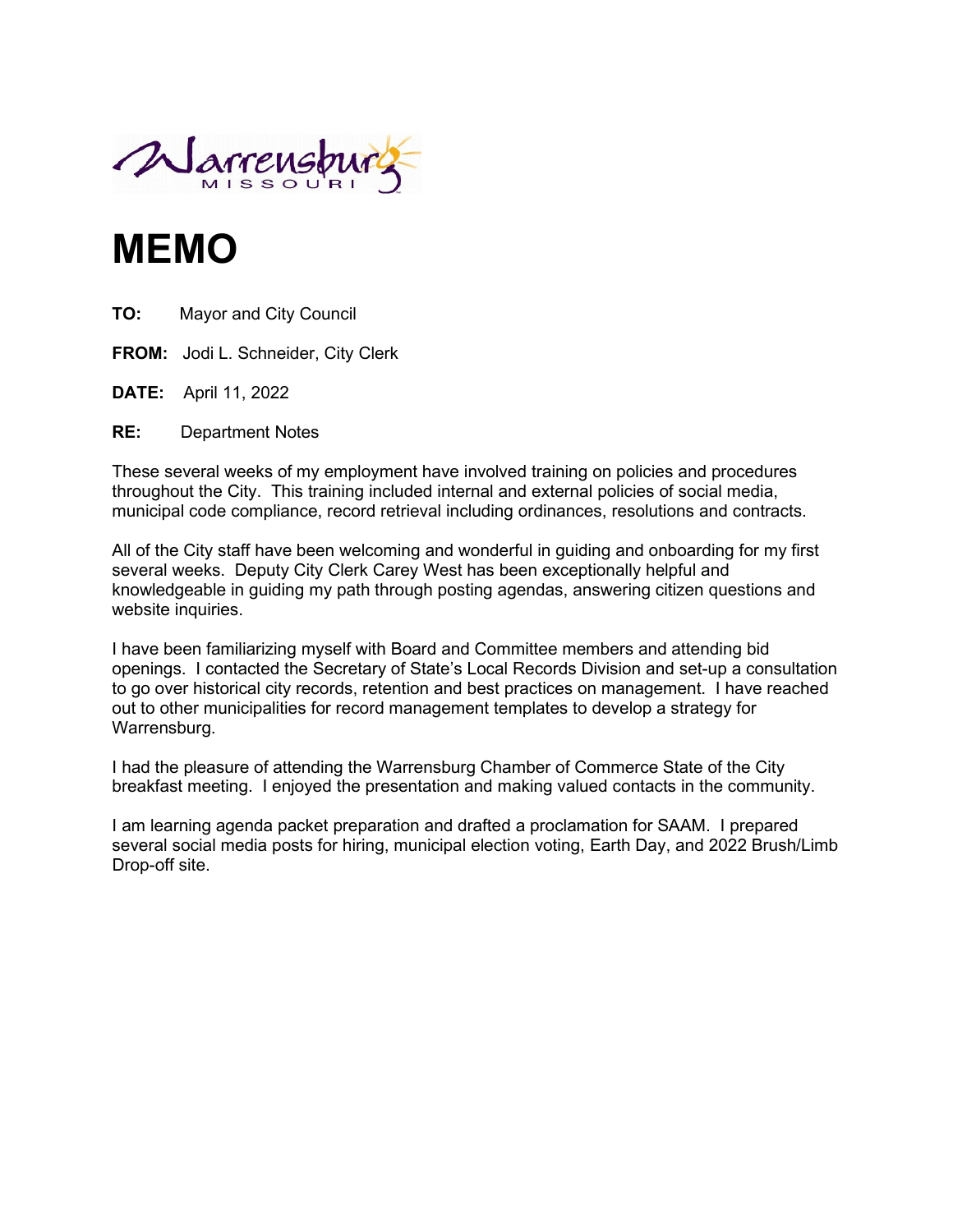# **COMMUNITY DEVELOPMENT**

Barbara Carroll, Director April 6, 2022

## **Community Development Monthly Activity Report**

The Community Development report for March is attached. Please let me know if you have any questions about the information presented.

## **Volunteer Litter Pick Up**

A group of UCM international students volunteered to pick up trash on Sunday, April 3. They worked hard and picked up 10 bags of trash along the 100 and 200 blocks of Broad Street and the alley between Broad and Grover for the same stretch. This is the time of year when we start to see more groups volunteering. Any group interested in volunteer to pick up litter can contact Jane Heavin Code Enforcement Inspector.



# **Solid Waste Management Grant Application**

The grant application was submitted on March 15 and staff was notified on March 31 we were not awarded the grant. Staff is proceeding to prepare the Request for Qualifications for a consultant to develop the plan while trying to identify money in the budget to pay for the study.

# **Home Improvement Class**

The Building Official and City Planner offer an annual, free Home Improvement Class for homeowners. The class is intended to familiarize attendees with building and zoning code requirements as well as how to apply for a permit and schedule inspections. The class information is tailored to the type of project the attendees are considering and typically include basement finishes, remodels, decks, fences and sheds. This year's class is scheduled for **Tuesday, May 10th , 6-8:00 p.m.** at Community Center, Room C. Attendees will receive a \$25 credit towards a future building permit.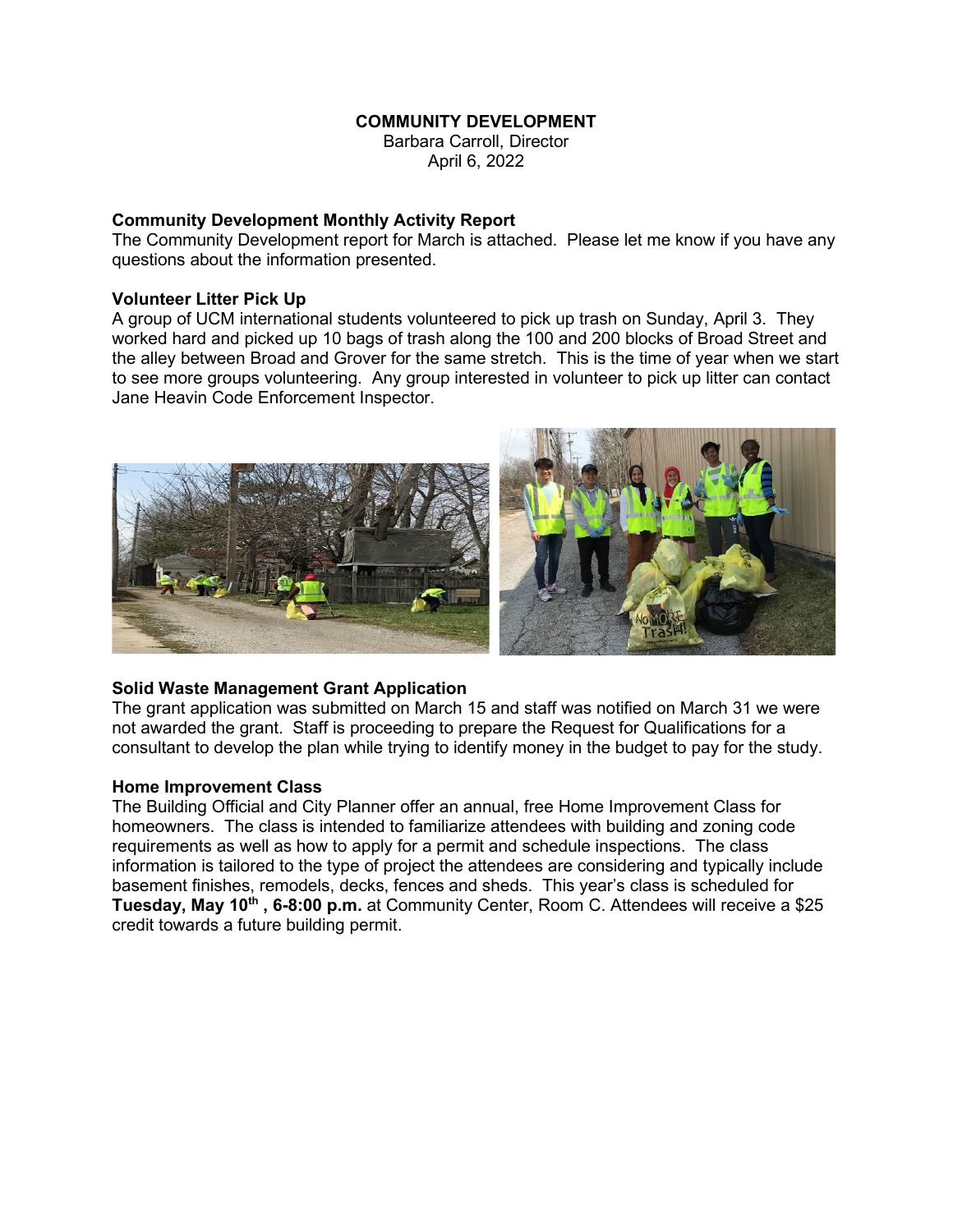# **FIRE DEPARTMENT**

Kenneth Jennings, Fire Chief April 6, 2022

# **Firefighters Day at the Capital**

I attended Firefighters Day at the Capital in Jefferson City on April 5. This was a great opportunity to meet with state fire service leaders and legislators to discuss the Missouri Fire Service. The event also kicked off the celebration of the Missouri Division of Fire Safety's 50 year anniversary.

# **Radio Project**

Required paperwork for joining the Missouri Statewide Interoperability Network (MOSWIN) has been submitted to the state. This will provide us additional communication frequencies when we place the new radio equipment in service. Radio equipment has been on order, and we are awaiting its arrival for installation.

# **Hiring Process**

Current candidates completed interviews last week. Conditional offers will be sent this week.

# **FD Policy and Procedure Updates**

The current department policies and procedures were long overdue for review and update. A committee was formed in 2020 to take on this task. The committee completed the drafting process several months later. Implementation was put on hold until the placement of a new chief. I completed an initial review and returned the draft back to committee for finalizing. I anticipate the review process to be complete and the revised manual to be implemented by early summer.

# **Station Visit**

Crews were honored to have a visit from James Houx this past weekend. Mr. Houx was a Warrensburg Firefighter in the 1950's. As luck would have it, our 1954 fire engine is temporarily being housed at Station 1 and Mr. Houx was able to revisit the truck he once worked on. The City's willingness to hold on to this treasure for so many years is a great honor to those that served this community. The Warrensburg Fire Department will celebrate 130 years of service this September and this visit highlights the fine history of the WFD!



FF Cameron Smith and James Houx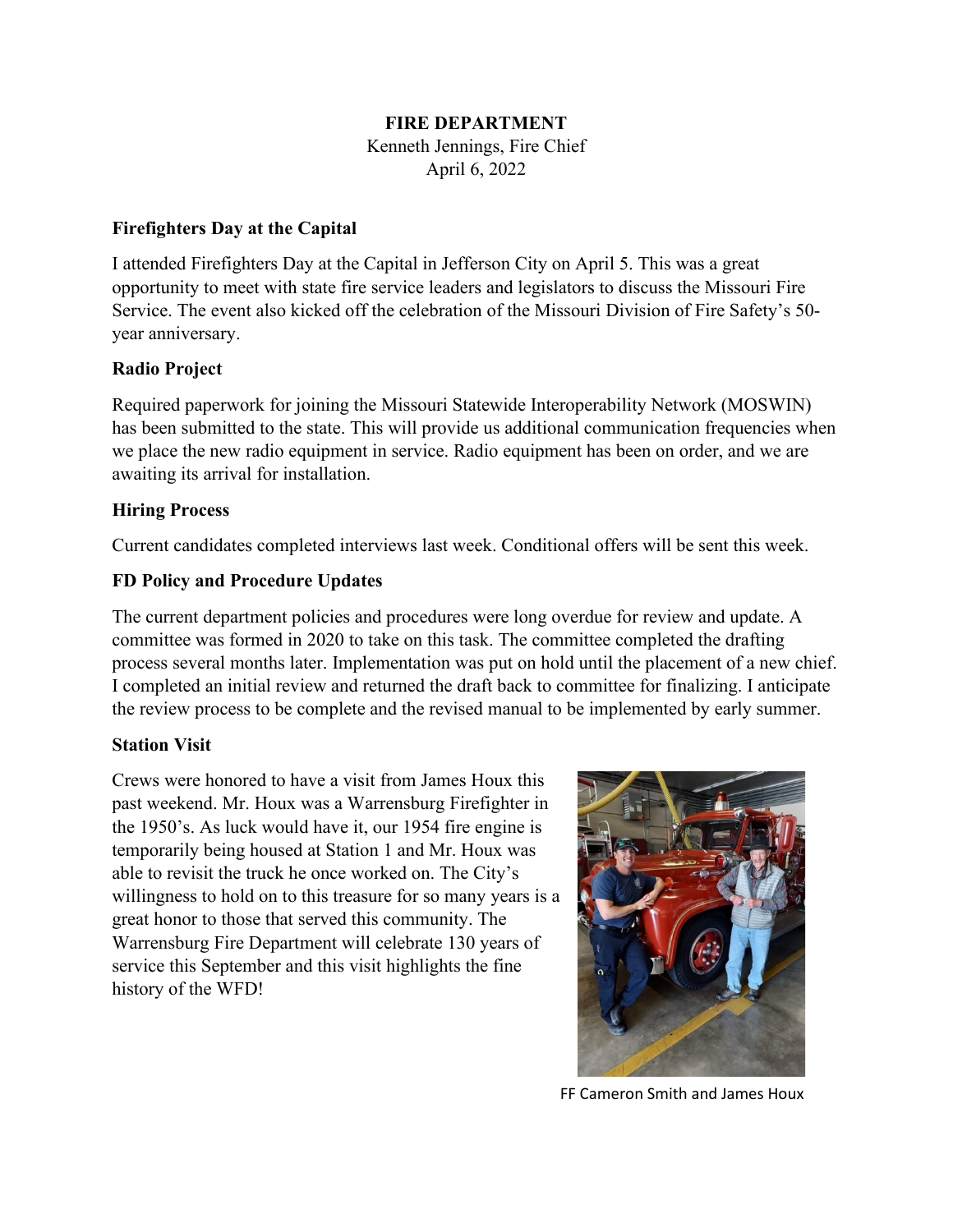# **Human Resources**

# Greg McCullough, Director April 7th, 2022

#### Human Resources Activities:

- 1. Positions
	- a. Assistant City Manager/Public Works Director This position was posted on march  $15<sup>th</sup>$ and remains posted until filled with first review of candidates taking place on April 18th. We have received a total of four applications to date for this position.
	- b. GIS Coordinator This position has been posted today and will remain open until filled with the first review of applications in three weeks.
	- c. Street Maintenance Worker I This position remains posted and open until filled. We have one remaining position open at this time. Brian Elliott recently began employment in one of the two positions that were available. Brian began employment on March  $23<sup>rd</sup>$ .
	- d. Water Pollution Control Operator I We posted this position prior to the job fair a week and a half ago. We received a little bit of interest from a couple of individuals, however we have not received any applications as of yet.
	- e. Firefighter/EMT This position remains posted or open until filled. We are still one fulltime Firefighter/EMT down, however we have received 3 additional applications for this position. Testing and interviewing for this remain position is underway.
	- f. Police Officer/SRO This position remains posted until filled. At the current time we have received no additional applications.
	- g. Pollice Officer This position is no longer posted as recent hiring of a full-time officer and academy cadets in the near future has filled all current positions.
	- h. Part Time Police Records Clerk This position was posted on January 19<sup>th</sup> and will remain posted until filled. We have received a total of five applications for this position. We have received two additional applications since the job fair. Interviews are scheduled for later this month.
	- i. GIS Coordinator This position has been posted today and will remain open until filled with the first review of applications in three weeks.
	- j. We have been working with the Parks and Recreation department and all of the Summer/Seasonal positions have been posted to our website as open until filled. We wanted to get all of the positions posted prior to the Job Fair on February  $28<sup>th</sup>$ . These positions include: Baseball/Softball Officials, Community Center Attendants, Concessions Attendants, Day Camp Counselors, Fitness Attendants, Group Fitness/Wellness Instructors, Part-time Indoor Soccer Officials, Part-time Marketing Coordinator, Part-time Parks Maintenance I Worker, Part-time Personal Trainers, Parttime Swim Instructors, Site Supervisors and Summer Day Camp Coordinator. We have received approximately 40 applications total for all of these positions since the job fair.

#### Other Activities:

1. Working on development of employee benefits statements and report data from INCODE. We have made two requests for quotes from INCODE on modification of a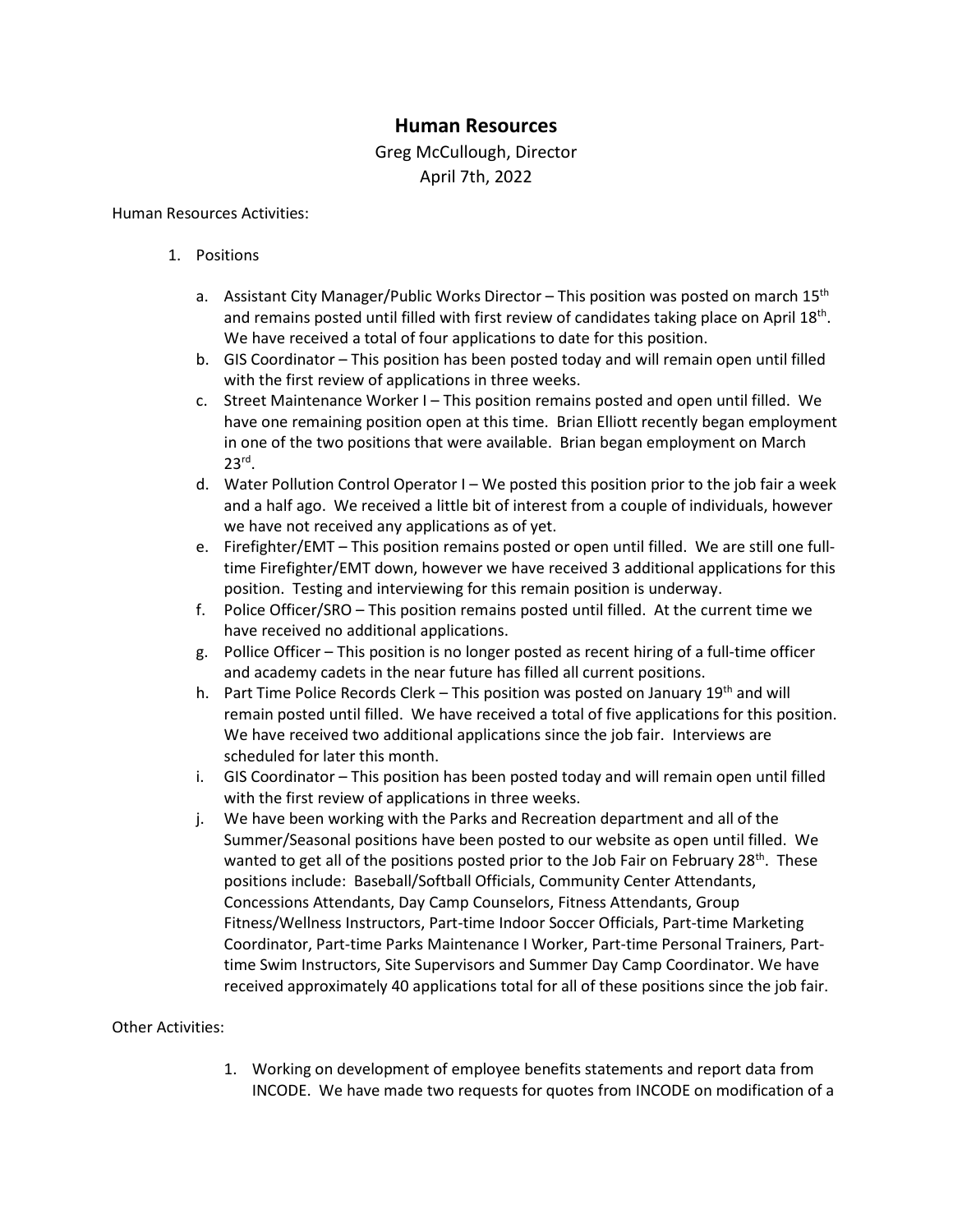report and still have not received a call back from them. A third request will be sent once this report is complete.

- 2. The Wellness Screening event has been scheduled and planned for April  $13<sup>th</sup>$  and April  $20<sup>th</sup>$ . This event will take place at the Community Center and is a requirement for employees and dependents on our medical plan to keep their wellness credits.
- 3. Continuing to work with Ann Malloy to schedule an onsite Harassment Awareness and Legal Concepts for Managers and Supervisors training session and we will also have onsite Harassment Awareness training for all full-time employess as well. We have the following dates reserved with Ann and will use one of these dates for the full day with multiple classes: May  $11<sup>th</sup>$  and May  $12<sup>th</sup>$ . However, we are working out the schedule to also a half day at another time to pick those who will not be able to attend the first classes.
- 4. Completed two reports from both INCODE 9 and INCODE 10 that required additional time due to a past workers compensation case.
- 5. Worked with our insurance agency and insurance carrier to file the loss reports emanating from the situation with H-Vac system at the Community Center.
- 6. Communicated with our worker's compensation auditor and finance regarding our upcoming audit.
- 7. Completed the documentation of recent hiring processes and filing accordingly.
- 8. The general Safety Manual for the office has been revised and posted to sharepoint.
- 9. We have several other forms that we are working to revise and put on sharepoint or new forms recently received such as the auto loss form, property loss form and accident loss form that will be put on sharepoint.
- 10. Working to assist Marcella with some additional reporting on Lagers payments.
- 11. Will also be working next week on completing not only budget material but also completing MARC wage survey information.
- 12. Kathy is working on the offer letters and fingerprinting for several part-time summer employees for Parks and Recreation. She expects to have several more to process this week.

Upcoming Activities:

- 1. Continue to work on hiring personnel for our various open positions.
- 2. Meet with Safety Committee members regarding the premises inspections that have been completed in the past to make sure recommendations are complete.
- 3. Continue to reconcile City benefits statements due to beginning of year wage changes that affect various benefits.
- 4. Meet with our UCM 4410 Wellness program students and administrator on Friday to coordinate wellness activities for the semester.
- 5. Any other projects as assigned.

Respectfully Submitted,

Greg McCullough Human Resource Director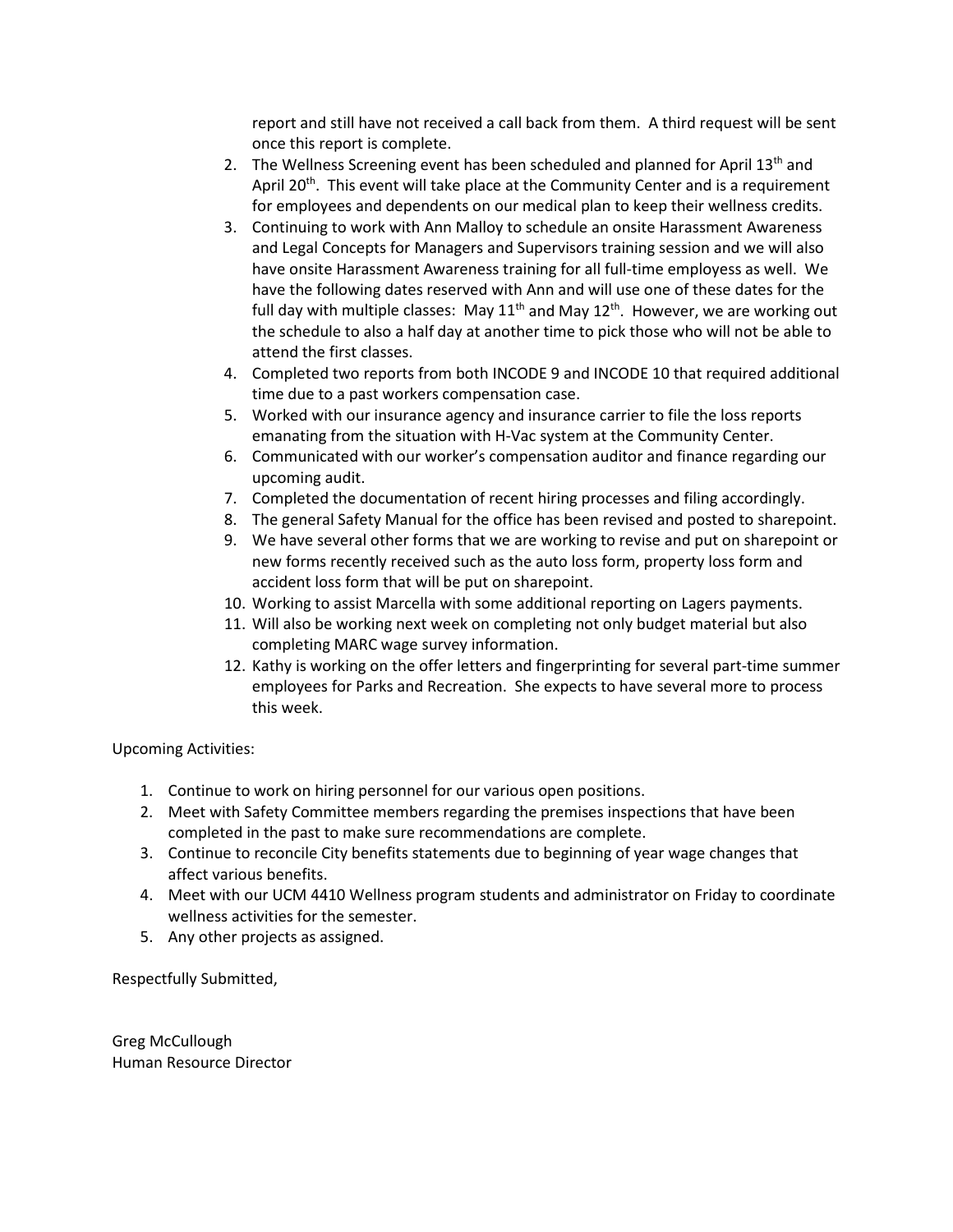# **Police Department**

# **Interim Chief Jeff Reynolds**

On 04/05/2022 Officers responded to 700 blk of Cedar Dr regarding two young boys running around naked. Officer contacted the boy's parents Marissa Jones and Donald Robinson were taken into custody for Abuse/Neglect of child and endangering the welfare of a child.

On 04/07/2022 we took a stolen auto report from the 400 block of  $8<sup>th</sup>$  St. Later in the day the owner saw someone driving his stolen vehicle. He started following the vehicle. The vehicle wrecked out into a field on SE 200 Rd south of SE 180 RD behind the High School. The driver fled on foot into the field. Officers arrived and set up a perimeter. The suspect Timothy Bowen was located and taken into custody.

We took a lot of Larceny from Auto reports this week from all over town. All vehicles were left unlocked. A public service announcement was sent out on our face book page to remind citizens to make sure they lock their vehicles.

Was advised today that Officer Ryan Day will be leaving sometime in the next few months and moving to Jefferson City, Mo. His wife has taken a job in Jefferson City, Missouri starting next school year.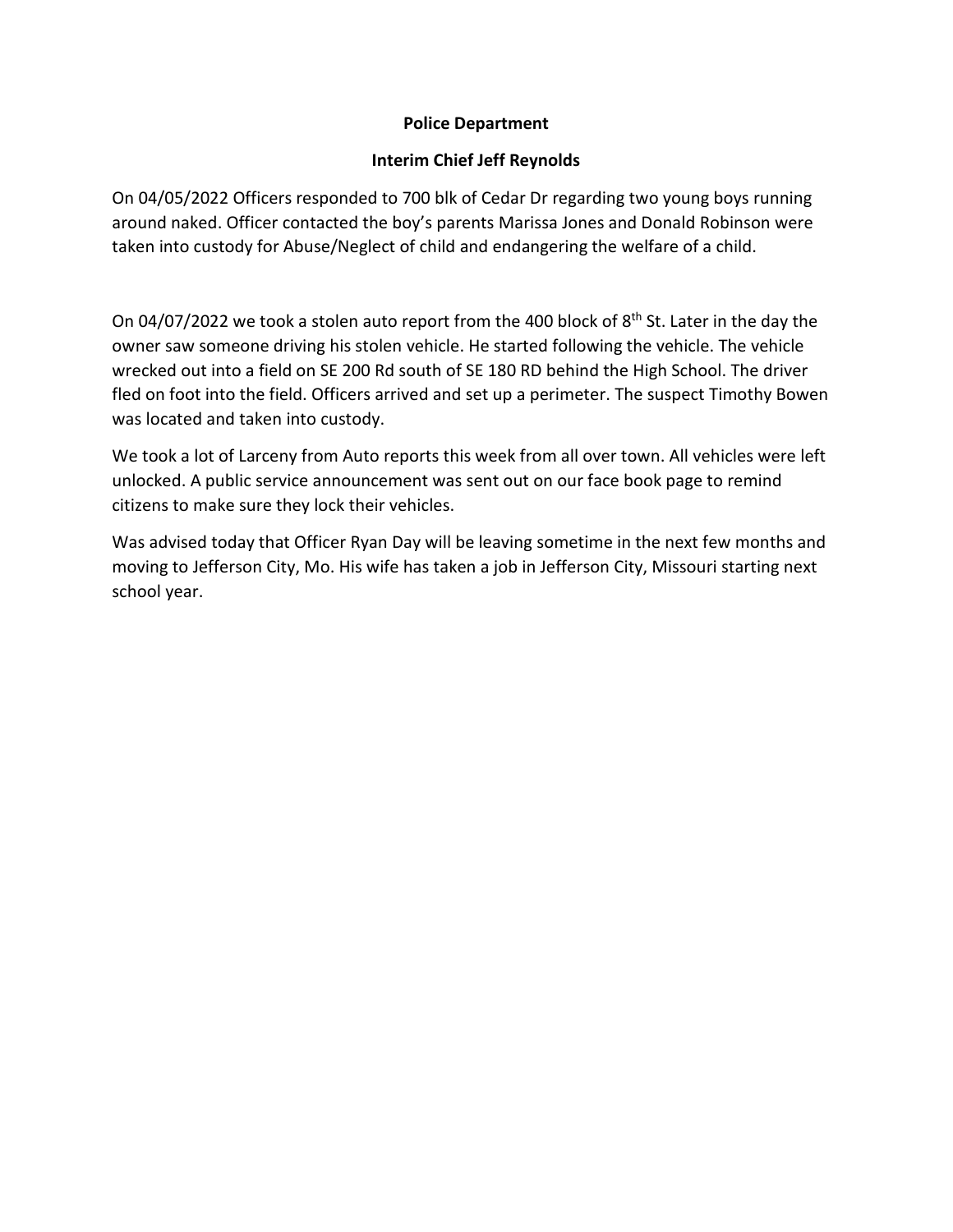

Report to City Council Submitted by Allison Robbins, Chair April 11, 2022

Since the beginning of the year, the Arts Commission has held monthly meetings on January 26, February 23, and March 23. Quorum was met at each of these meetings, allowing us to move forward with several initiatives that we have been working on since the fall. Our next scheduled meeting is April 27, 2022. A summary of our recent initiatives are below.

#### **Recent purchase**

The Commission purchased a tablecloth with the Arts Commission logo for use at community events. We plan to use the tablecloth at Third Wednesday Art Walks, the Old Drum Day Festival, Get Out the Red, and UCM volunteer and service events.

## **Arts grants**

In the fall of 2021, commissioners edited the guidelines and application for the WAC Arts Grants. The revised grants, along with a grant scoring rubric, were approved by the commission. Commissioner Sarah Chamberlain branded these documents according to the City color scheme, and they will be available as fillable .pdfs on the City website. Commissioners approved an arts grant submitted by Alex Smith for a Binkbeats performance later this spring. The Arts Commission logo is included in recent advertising for the event. This event is supported financially by multiple entities and incorporates deliberate community outreach to public schools in Warrensburg.

# **Maintenance of public art**

The Commission is developing an annual schedule for maintaining current public art in Warrensburg, in conversation with Parks and Recreation and Warrensburg Main Street. The Commission is working to repaint the concrete art piece, Downtown Vibrations, on Pine Street, and touch up the sculpture in front of City Hall, entitled Hard Moon Rising.

# **Public art projects**

The Commission approved a public art project, Old Drum Color Shadows, proposed by Warrensburg Main Street. The Commission also continues to work on its own public art initiatives, which are described in the minutes from public meetings. These initiatives include a brochure that showcases Warrensburg art (to be printed in collaboration with the Visitors Bureau) and an art project that will place painted mules around town, among others.

#### **Future meetings**

Commissioners will draft and approve a Budget Request at the April and May meetings, as well as vote on the City Photo Contest entries. The Commission will continue to work on public art projects.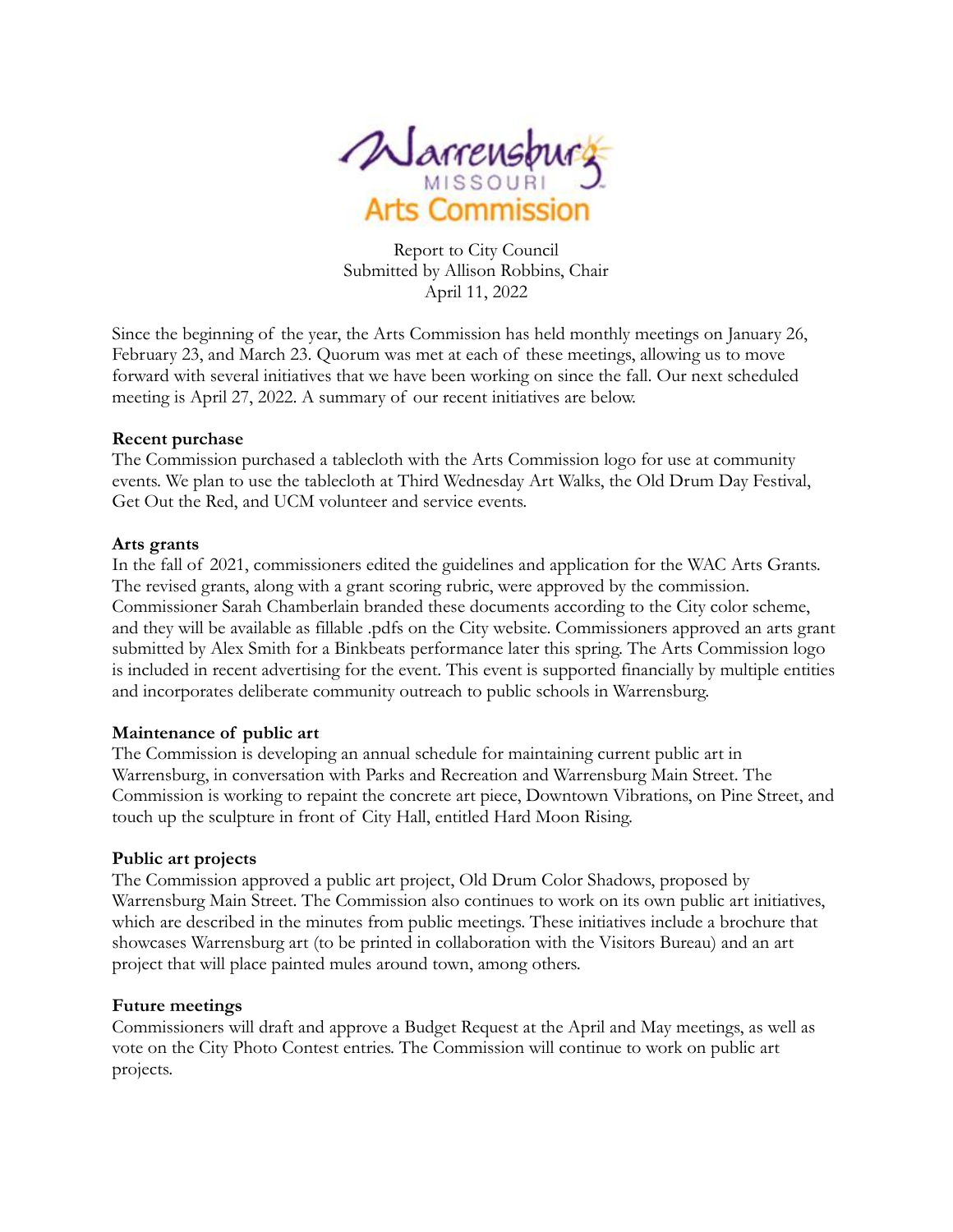# **WCVB DIRECTOR'S REPORT**

Marcy Barnhart, Director of Tourism April 7, 2022

# **April Meeting**

The next WCVB Board meeting will be in-person *10 am Thursday, April 14*. The meeting will start with housecleaning items (minutes, financial reports, etc.) and then we will take a tour of 205 N Holden Street-the future home of the Warrensburg Visitor Center. The WCVB would like to welcome the City Council and any City staff to join the Board on the tour.

## **2022 WCVB Board Meetings**

In 2022, the WCVB Board Meetings will be held in-person quarterly and by Zoom in-between. Information regarding the meetings can be found on the City's and WCVB's websites. The in-person meetings will be held at the Municipal Building in the Council Chambers.

The Board meets the second Thursday of the month at 10 a.m.

| <b>In-Person</b> | Zoom      |
|------------------|-----------|
| January          | February  |
| April            | March     |
| July             | May       |
| October          | June      |
|                  | August    |
|                  | September |
|                  | November  |
|                  | December  |
|                  |           |

## 2022 Meeting Schedule:

# **Visitor Center Relocation**

The day-to-day operations of the Warrensburg Visitor Center will move to its prior location in the Warrensburg Municipal Center effective May 4, 2022. The Center at 407A East Russell Ave, St. 2, will close to the public on Tuesday, April 26 at 4 p.m. and reopen Wednesday, May 4 at 200 S. Holden-Council Chambers. This move will be interim until the renovations at 205 N Holden are completed.

#### **Grant Update**

#### *MDT Grant Program:*

The spring/summer digital ad campaign included in the Missouri Division of Tourism's Marketing Matching Grant 2022 program launched April 1! The campaign is incorporating Instagram and Facebook. It is targeting those in Missouri, Oklahoma, Kansas, Nebraska and Iowa.

The MDT MMG 2022-2023 application deadline is May 27, 2022. The WCVB is eligible to apply for up to \$25,000. Staff is reviewing and will present the application to the Board at the May WCVB Board meeting. The WCVB received \$70,000 from the MDT MMG Program in 2021-2022.

#### *WCVB 2022 Grant Program:*

The next application deadline is Friday, April 29. A press release was distributed to local media. Numerous posts have been made on social media regarding the program. Information was included in the Chamber Flash and Johnson County Economic Development Corporation newsletter. Emails were sent to past recipients.

#### **Advertising Support**

The WCVB placed a full-page ad in the Missouri Life magazine June issue highlighting summer fun in the Burg. The ad incorporates images from Nassif, Warrensburg Farmers Market, Lions Lake, Meyers Market (Warrensburg downtown) and July  $4<sup>th</sup>$  events. The WCVB sponsored content in the April 13 e-newsletter Missouri Life distributes highlighting the Warrensburg Farmers' Market. A full-page ad was placed in the